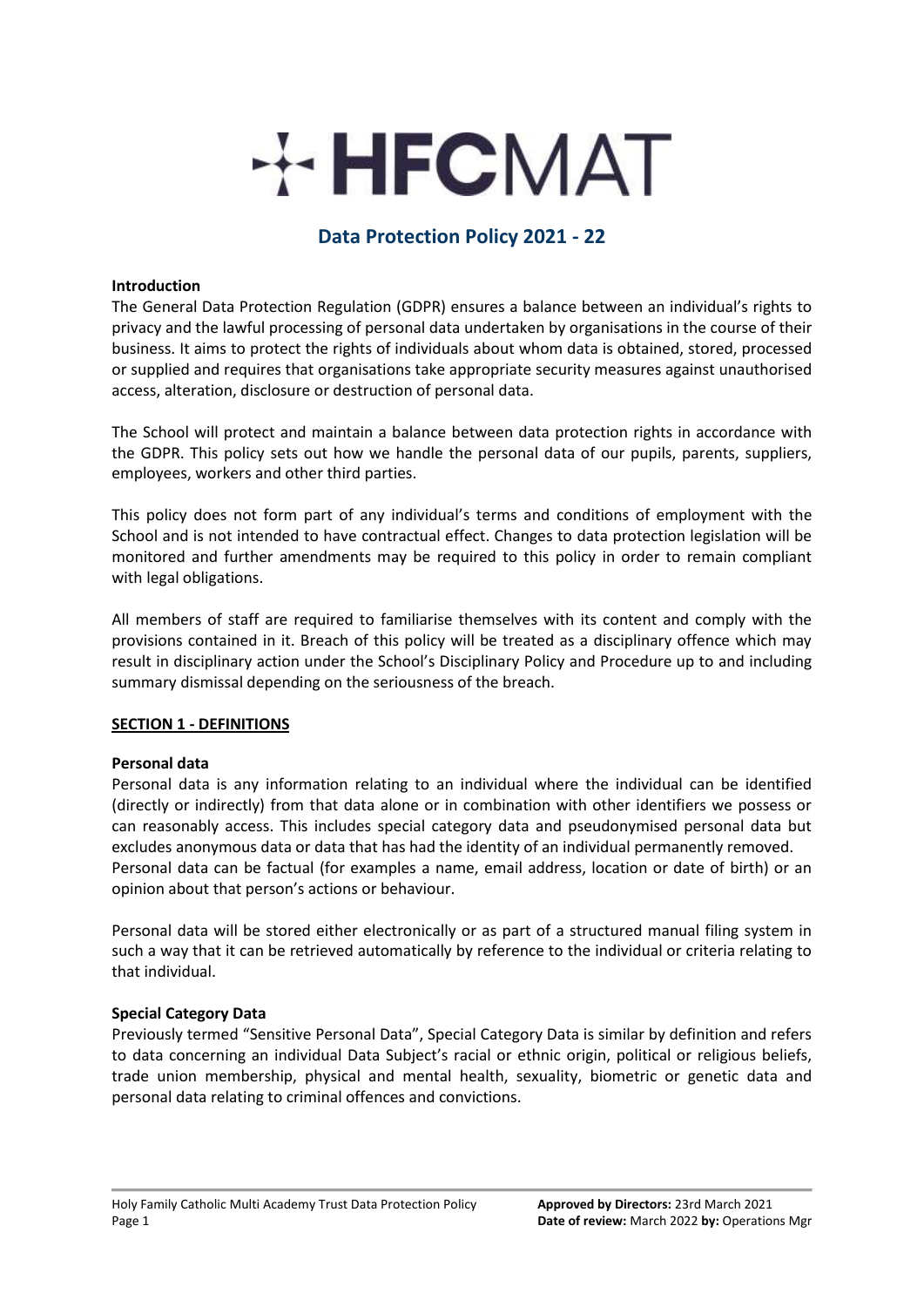# **Data Subject**

An individual about whom such information is stored is known as the Data Subject. It includes but is not limited to employees.

# **Data Controller**

The organisation storing and controlling such information (i.e. the MAT/the school) is referred to as the Data Controller.

## **Processing**

Processing data involves any activity that involves the use of personal data. This includes but is not limited to: obtaining, recording or holding data or carrying out any operation or set of operations on that data such as organisation, amending, retrieving using, disclosing, erasing or destroying it. Processing also includes transmitting or transferring personal data to third parties.

## **Automated Processing**

Any form of automated processing of personal data consisting of the use of personal data to evaluate certain personal aspects relating to an individual, in particular to analyse or predict aspects concerning that individual's performance at work, economic situation, health, personal preferences, interests, reliability, behaviour, location or movements.

An example of automated processing includes profiling and automated decision making. Automatic decision making is when a decision is made which is based solely on automated processing (without human intervention) which produces legal effects or significantly affects an individual. Automated decision making is prohibited except in exceptional circumstances.

# **Data Protection Impact Assessment (DPIA)**

DPIAs are a tool used to identify risks in data processing activities with a view to reducing them.

# **Criminal Records Information**

This refers to personal information relating to criminal convictions and offences, allegations, proceedings, and related security measures.

# **SECTION 2 - WHEN CAN SCHOOLS PROCESS PERSONAL DATA**

### **Data Protection Principles**

The School is responsible for and adheres to the principles relating to the processing of personal data as set out in the GDPR.

The principles the School must adhere to are set out below.

### **Principle 1: Personal data must be processed lawfully, fairly and in a transparent manner**

The School only collects, processes and shares personal data fairly and lawfully and for specified purposes. The School must have a specified purpose for processing personal data and special category of data as set out in the GDPR.

Before the processing starts for the first time we will review the purposes of the particular processing activity and select the most appropriate lawful basis for that processing. We will then regularly review those purposes whilst processing continues in order to satisfy ourselves that the processing is necessary for the purpose of the relevant lawful basis (i.e. that there is no other reasonable way to achieve that purpose).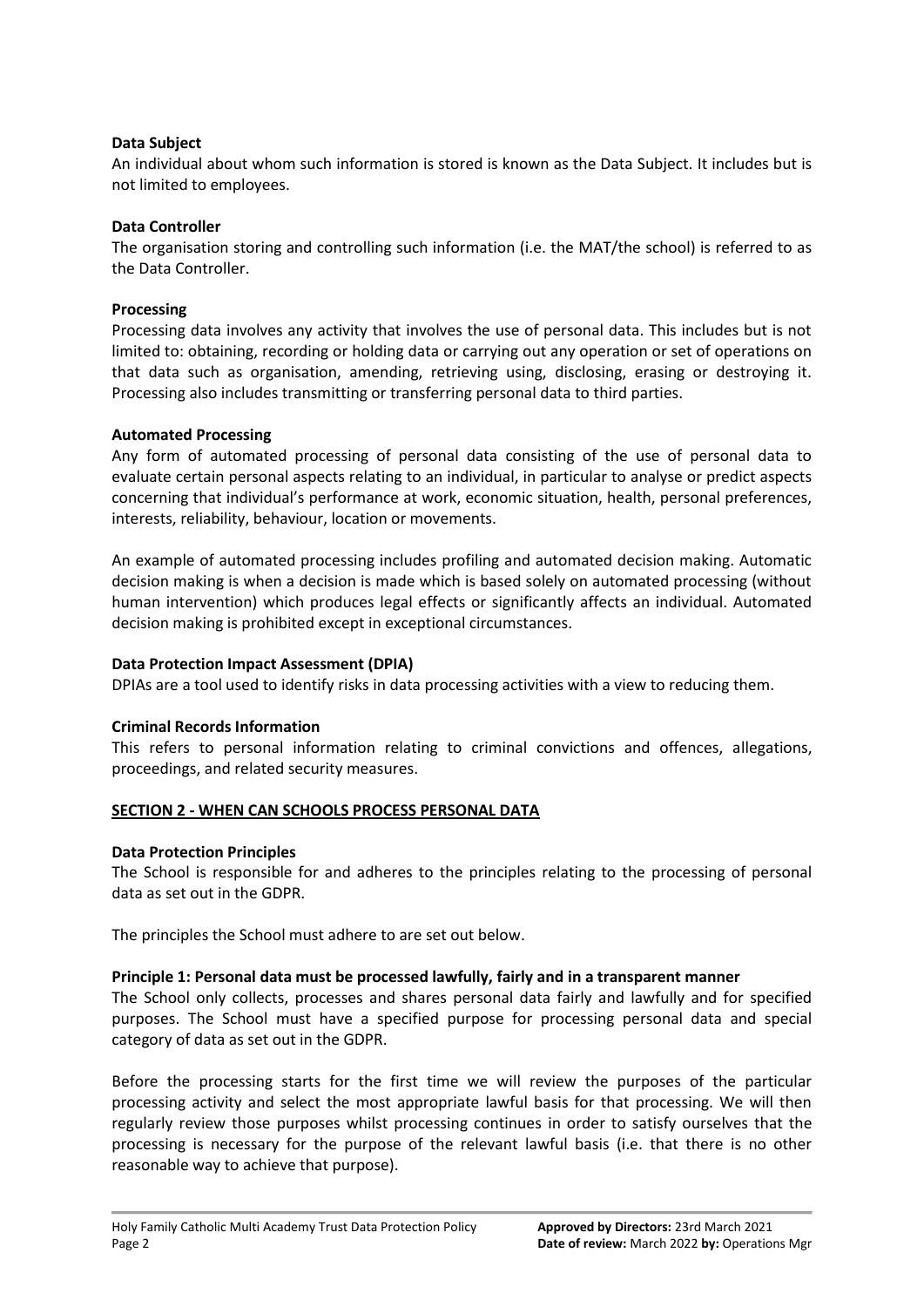# Personal Data

The School may only process a data subject's personal data if one of the following fair processing conditions are met: -

- The data subject has given their consent;
- The processing is necessary for the performance of a contract with the data subject or for taking steps at their request to enter into a contract;
- To protect the data subject's vital interests;
- To meet our legal compliance obligations (other than a contractual obligation);
- To perform a task in the public interest or in order to carry out official functions as authorised by law;
- For the purposes of the School's legitimate interests where authorised in accordance with data protection legislation. This is provided that it would not prejudice the rights and freedoms or legitimate interests of the data subject.

# Special Category Data

The School may only process special category data if they are entitled to process personal data (using one of the fair processing conditions above) AND one of the following conditions are met: -

- The data subject has given their explicit consent;
- The processing is necessary for the purposes of exercising or performing any right or obligation which is conferred or imposed on the School in the field of employment law, social security law or social protection law. This may include, but is not limited to, dealing with sickness absence, dealing with disability and making adjustments for the same, arranging private health care insurance and providing contractual sick pay;
- To protect the data subject's vital interests;
- To meet our legal compliance obligations (other than a contractual obligation);
- Where the data has been made public by the data subject;
- To perform a task in the substantial public interest or in order to carry out official functions as authorised by law;
- Where it is necessary for the purposes of preventive or occupational medicine, for the assessment of the working capacity of the employee, medical diagnosis, the provision of health or social care or treatment or the management of health or social care systems and services;
- Where it is necessary for reasons of public interest in the area of public health;
- The processing is necessary for archiving, statistical or research purposes.

The School identifies and documents the legal grounds being relied upon for each processing activity.

# Consent

Where the School relies on consent as a fair condition for processing (as set out above), it will adhere to the requirements set out in the GDPR.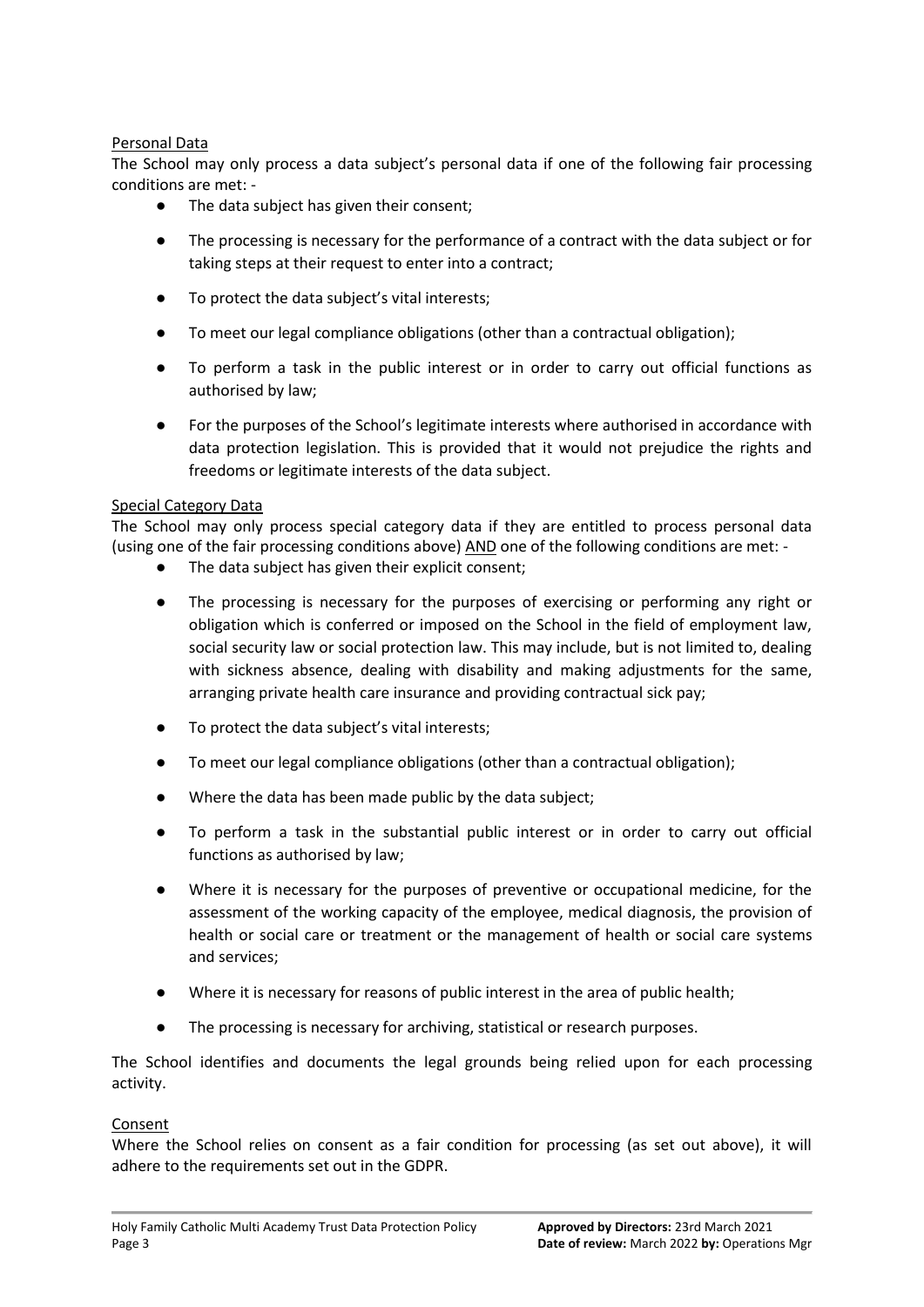Consent must be freely given, specific, informed and be an unambiguous indication of the data subject's wishes by which they signify agreement to the processing of personal data relating to them. Explicit consent requires a very clear and specific statement to be relied upon (i.e. more than just mere action is required).

A data subject will have consented to processing of their personal data if they indicate agreement clearly either by a statement or positive action to the processing. Consent requires affirmative action so silence, pre-ticked boxes or inactivity will not amount to valid consent.

Data subjects must be easily able to withdraw consent to processing at any time and withdrawal must be promptly honoured.

If explicit consent is required, the School will normally seek another legal basis to process that data. However if explicit consent is required the data subject will be provided with full information in order to provide explicit consent.

The School will keep records of consents obtained in order to demonstrate compliance with consent requirements under the GDPR.

## **Principle 2: Personal data must be collected only for specified, explicit and legitimate purposes**

Personal data will not be processed in any matter that is incompatible with the legitimate purposes. The School will not use personal data for new, different or incompatible purposes from that disclosed when it was first obtained unless we have informed the data subject of the new purpose (and they have consented where necessary).

# **Principle 3: Personal data must be adequate, relevant and limited to what is necessary in relation to the purposes for which it is processed**

The School will only process personal data when our obligations and duties require us to. We will not collect excessive data and ensure any personal data collected is adequate and relevant for the intended purposes.

When personal data is no longer needed for specified purposes, the School shall delete or anonymise the data. [Please refer to the School's Data Retention Policy for further guidance].

### **Principle 4: Personal data must be accurate and, where necessary, kept up to date**

The School will endeavour to correct or delete any inaccurate data being processed by checking the accuracy of the personal data at the point of collection and at regular intervals afterwards. We will take all reasonable steps to destroy or amend inaccurate or out of date personal data.

Data subjects also have an obligation to ensure that their data is accurate, complete, up to date and relevant. Data subjects have the right to request rectification to incomplete or inaccurate data held by the School.

# **Principle 5: Personal data must not be kept in a form which permits identification of data subjects for longer than is necessary for the purposes for which the data is processed**

Legitimate purposes for which the data is being processed may include satisfying legal, accounting or reporting requirements. The School will ensure that they adhere to legal timeframes for retaining data.

We will take reasonable steps to destroy or erase from our systems all personal data that we no longer require. We will also ensure that data subjects are informed of the period for which data is stored and how that period is determined in our privacy notices.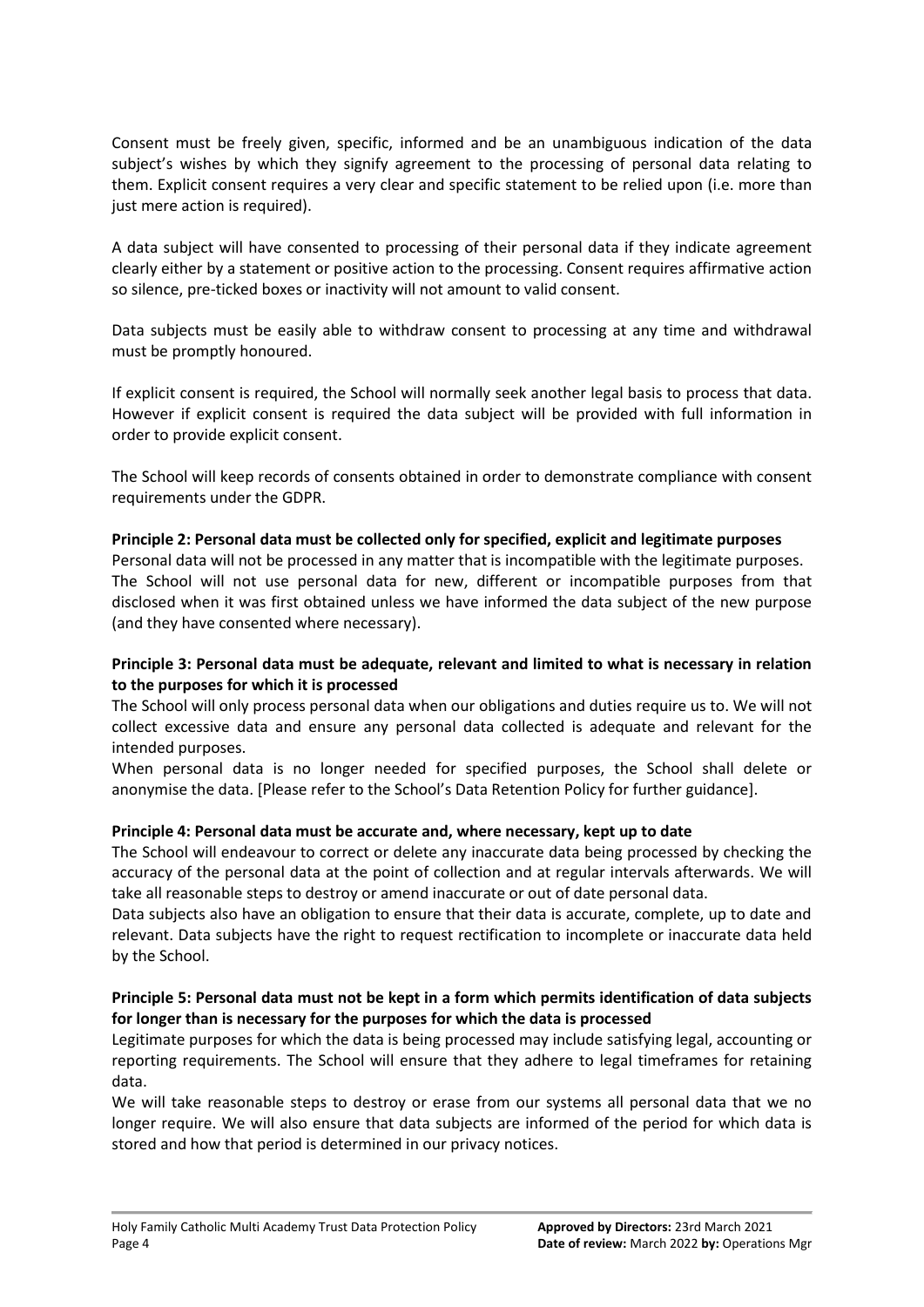Please refer to the School's Retention Policy for further details about how the School retains and removes data.

# **Principle 6: Personal data must be processed in a manner that ensures its security using appropriate technical and organisational measures to protect against unauthorised or unlawful processing and against accidental loss, destruction or damage**

In order to assure the protection of all data being processed, the School will develop, implement and maintain reasonable safeguard and security measures. This includes using measures such as: -

- Encryption;
- Pseudonymisation (this is where the School replaces information that directly or indirectly identifies an individual with one or more artificial identifiers or pseudonyms so that the person to whom the data relates cannot be identified without the use of additional information which is meant to be kept separately and secure);
- Ensuring authorised access (i.e. that only people who have a need to know the personal data are authorised to access it);
- Adhering to confidentiality principles;
- Ensuring personal data is accurate and suitable for the process for which it is processed.

The School follows procedures and technologies to ensure security and will regularly evaluate and test the effectiveness of those safeguards to ensure security in processing personal data.

The School will only transfer personal data to third party service providers who agree to comply with the required policies and procedures and agree to put adequate measures in place.

# **Sharing Personal Data**

The School will generally not share personal data with third parties unless certain safeguards and contractual arrangements have been put in place. These include if the third party: -

- Has a need to know the information for the purposes of providing the contracted services;
- Sharing the personal data complies with the privacy notice that has been provided to the data subject and, if required, the data subject's consent has been obtained;
- The third party has agreed to comply with the required data security standards, policies and procedures and put adequate security measures in place;
- The transfer complies with any applicable cross border transfer restrictions; and
- A fully executed written contract that contains GDPR approved third party clauses has been obtained.

There may be circumstances where the School is required either by law or in the best interests of our pupils, parents or staff to pass information onto external authorities, for example, the local authority, Ofsted or the department of health. These authorities are up to date with data protection law and have their own policies relating to the protection of any data that they receive or collect.

The intention to share data relating to individuals to an organisation outside of our School shall be clearly defined within written notifications and details and basis for sharing that data given.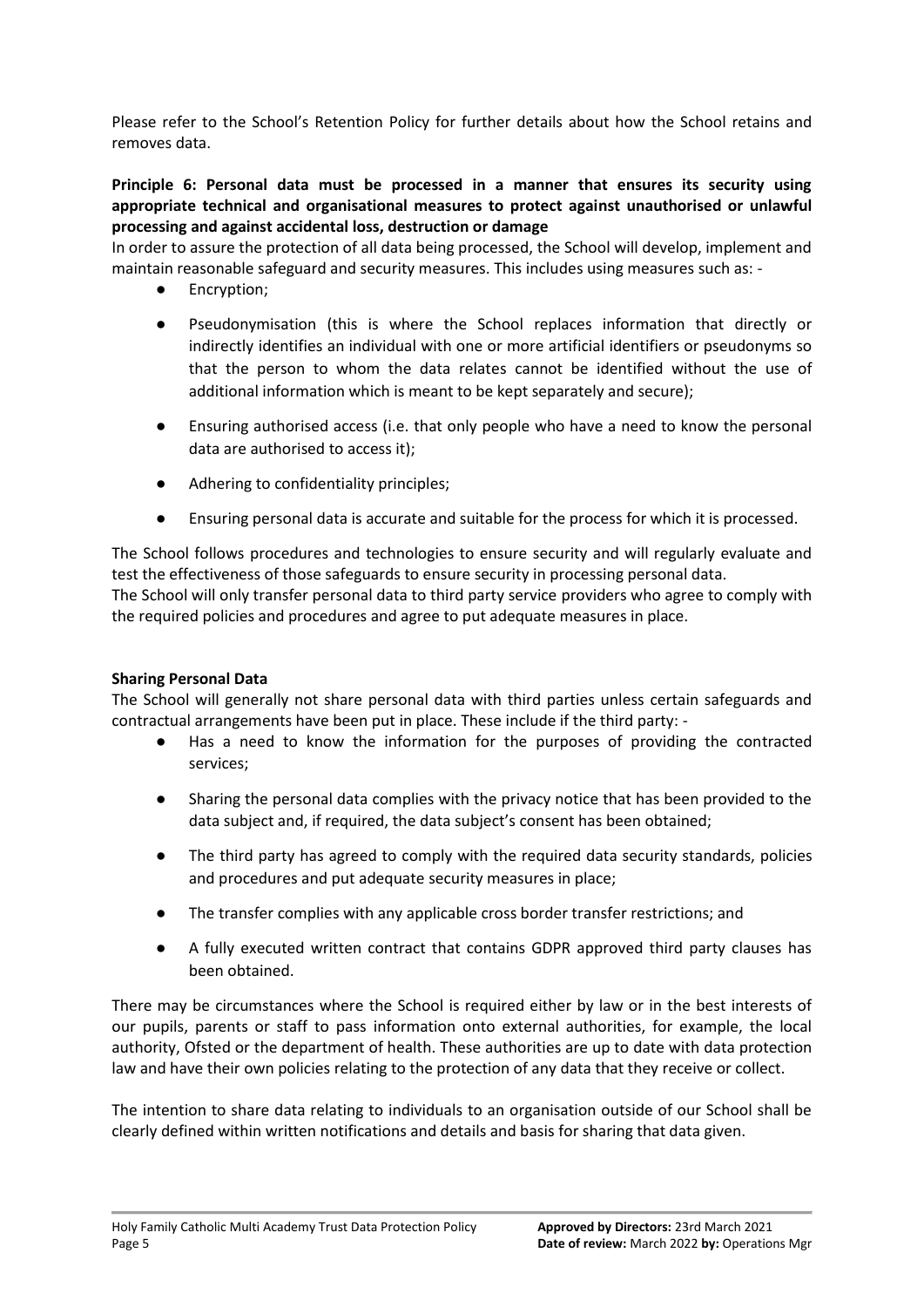# **Transfer of Data Outside the European Economic Area (EEA)**

The GDPR restricts data transfers to countries outside the EEA in order to ensure that the level of data protection afforded to individuals by the GDPR is not undermined.

The School will not transfer data to another country outside of the EEA without appropriate safeguards being in place and in compliance with the GDPR. All staff must comply with the School's guidelines on transferring data outside of the EEA. For the avoidance of doubt, a transfer of data to another country can occur when you transmit, send, view or access that data in that particular country.

# **SECTION 3 - DATA SUBJECT'S RIGHTS AND REQUESTS**

Personal data must be made available to data subjects as set out within this policy and data subjects must be allowed to exercise certain rights in relation to their personal data.

The rights data subjects have in relation to how the School handle their personal data are set out below: -

- (a) (Where consent is relied upon as a condition of processing) To withdraw consent to processing at any time;
- (b) Receive certain information about the School's processing activities;
- (c) Request access to their personal data that we hold (see "Subject Access Requests" at Appendix 1);
- (d) Prevent our use of their personal data for marketing purposes;
- (e) Ask us to erase personal data if it is no longer necessary in relation to the purposes for which it was collected or processed or to rectify inaccurate data or to complete incomplete data;
- (f) Restrict processing in specific circumstances;
- (g) Challenge processing which has been justified on the basis of our legitimate interests or in the public interest;
- (h) Request a copy of an agreement under which personal data is transferred outside of the EEA;
- (i) Object to decisions based solely on automated processing;
- (j) Prevent processing that is likely to cause damage or distress to the data subject or anyone else;
- (k) Be notified of a personal data breach which is likely to result in high risk to their rights and freedoms;
- (l) Make a complaint to the supervisory authority; and
- (m) In limited circumstances, receive or ask for their personal data to be transferred to a third party in a structured, commonly used and machine readable format.

If any request is made to exercise the rights above, it is a requirement for the relevant staff member within the School to verify the identity of the individual making the request.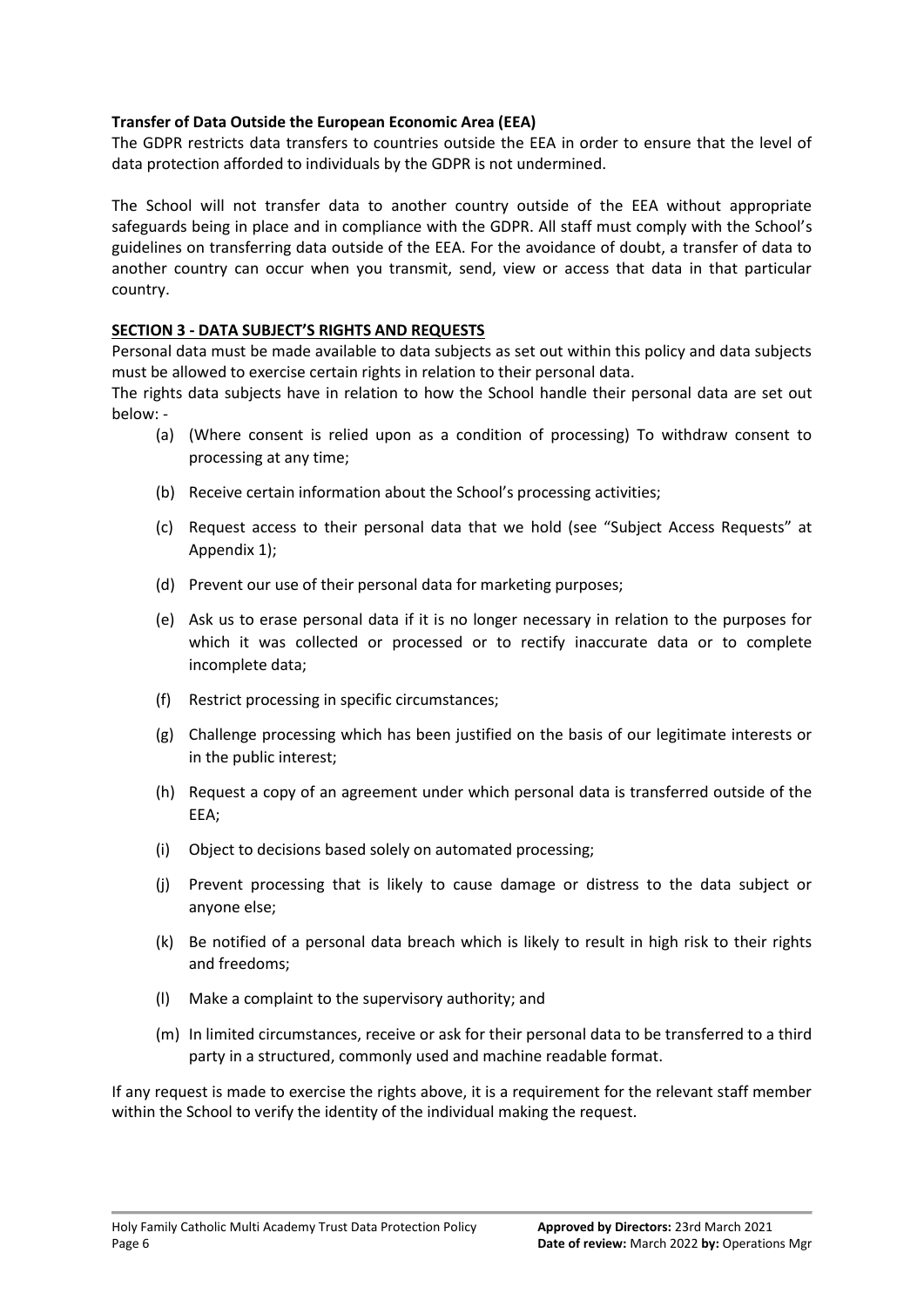# **Direct Marketing**

The School is subject to certain rules and privacy laws when marketing. For example, a data subject's prior consent will be required for electronic direct marketing (for example, by email, text or automated calls).

The School will explicitly offer individuals the opportunity to object to direct marketing and will do so in an intelligible format which is clear for the individual to understand. The School will promptly respond to any individual objection to direct marketing.

# **Employee Obligations**

Employees may have access to the personal data of other members of staff, suppliers, parents or pupils of the School in the course of their employment or engagement. If so, the School expects those employees to help meet the School's data protection obligations to those individuals. Specifically, you must: -

- Only access the personal data that you have authority to access, and only for authorised purposes;
- Only allow others to access personal data if they have appropriate authorisation;
- Keep personal data secure (for example by complying with rules on access to school premises, computer access, password protection and secure file storage and destruction
- Not to remove personal data or devices containing personal data from the School premises unless appropriate security measures are in place (such as pseudonymisation, encryption, password protection) to secure the information;
- Not to store personal information on local drives.

# **SECTION 4 - ACCOUNTABILITY**

The School will ensure compliance with data protection principles by implementing appropriate technical and organisational measures. We are responsible for and demonstrate accountability with the GDPR principles.

The School have taken the following steps to ensure and document GDPR compliance: -

# **Data Protection Officer (DPO)**

Please find below details of the School's Data Protection Officer: - Data Protection Officer: Judicium Consulting Limited Address: 72 Cannon Street, London, EC4N 6AE Email: [dataservices@judicium.com](mailto:dataservices@judicium.com) Web: www.judiciumeducation.co.uk Telephone: 0203 326 9174 Lead Contact: Craig Stilwell The DPO is responsible for overseeing this data protection policy and developing data-related policies and guidelines.

Please contact the DPO with any questions about the operation of this Data Protection Policy or the GDPR or if you have any concerns that this policy is not being or has not been followed. In particular, you must always contact the DPO in the following circumstances: -

(a) If you are unsure of the lawful basis being relied on by the School to process personal data;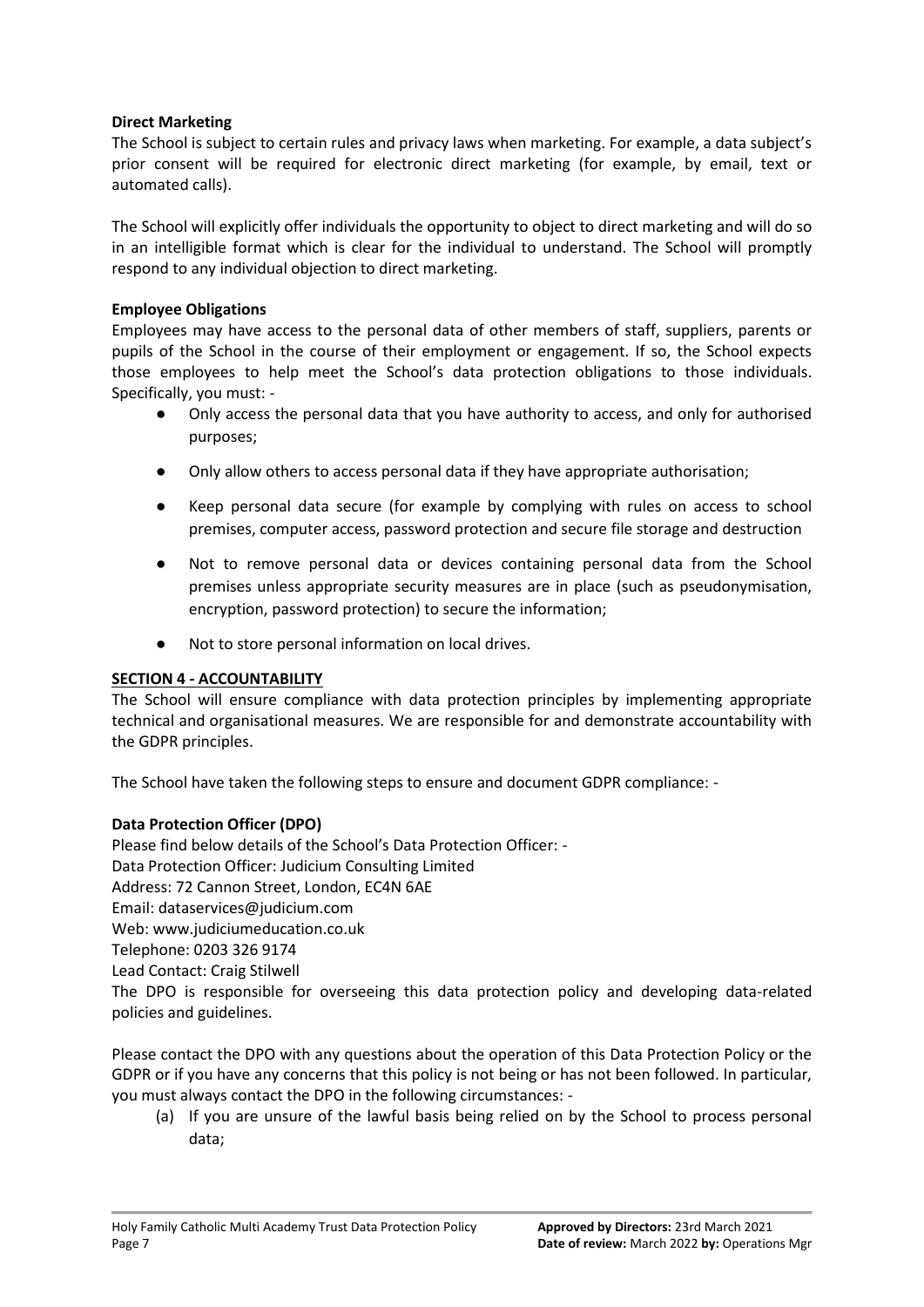- (b) If you need to rely on consent as a fair reason for processing (please see below the section on consent for further detail);
- (c) If you need to draft privacy notices or fair processing notices;
- (d) If you are unsure about the retention periods for the personal data being processed [but would refer you to the School's data retention policy in the first instance];
- (e) If you are unsure about what security measures need to be put in place to protect personal data;
- (f) If there has been a personal data breach [and would refer you to the procedure set out in the School's breach notification policy];
- (g) If you are unsure on what basis to transfer personal data outside the EEA;
- (h) If you need any assistance dealing with any rights invoked by a data subject;
- (i) Whenever you are engaging in a significant new (or a change in) processing activity which is likely to require a data protection impact assessment or if you plan to use personal data for purposes other than what it was collected for;
- (j) If you plan to undertake any activities involving automated processing or automated decision making;
- (k) If you need help complying with applicable law when carrying out direct marketing activities;
- (l) If you need help with any contracts or other areas in relation to sharing personal data with third parties.

# **Personal Data Breaches**

The GDPR requires the School to notify any applicable personal data breach to the Information Commissioner's Office (ICO).

We have put in place procedures to deal with any suspected personal data breach and will notify data subjects or any applicable regulator where we are legally required to do so.

If you know or suspect that a personal data breach has occurred, do not attempt to investigate the matter yourself. Immediately contact the person designated as the key point of contact for personal data breaches or your DPO.

# **Transparency and Privacy Notices**

The School will provide detailed, specific information to data subjects. This information will be provided through the School's privacy notices [and/or fair processing notices] which are concise, transparent, intelligible, easily accessible and in clear and plain language so that a data subject can easily understand them. Privacy notices set out information for data subjects about how the School uses their data and the School's privacy notices are tailored to suit the data subject.

Whenever we collect personal data directly from data subjects, including for human resources or employment purposes, we will provide the data subject with all the information required by the GDPR including the identity of the data protection officer, the School's contact details, how and why we will use, process, disclose, protect and retain personal data. This will be provided in our privacy notice.

When personal data is collected indirectly (for example from a third party or publically available source), we will provide the data subject with the above information as soon as possible after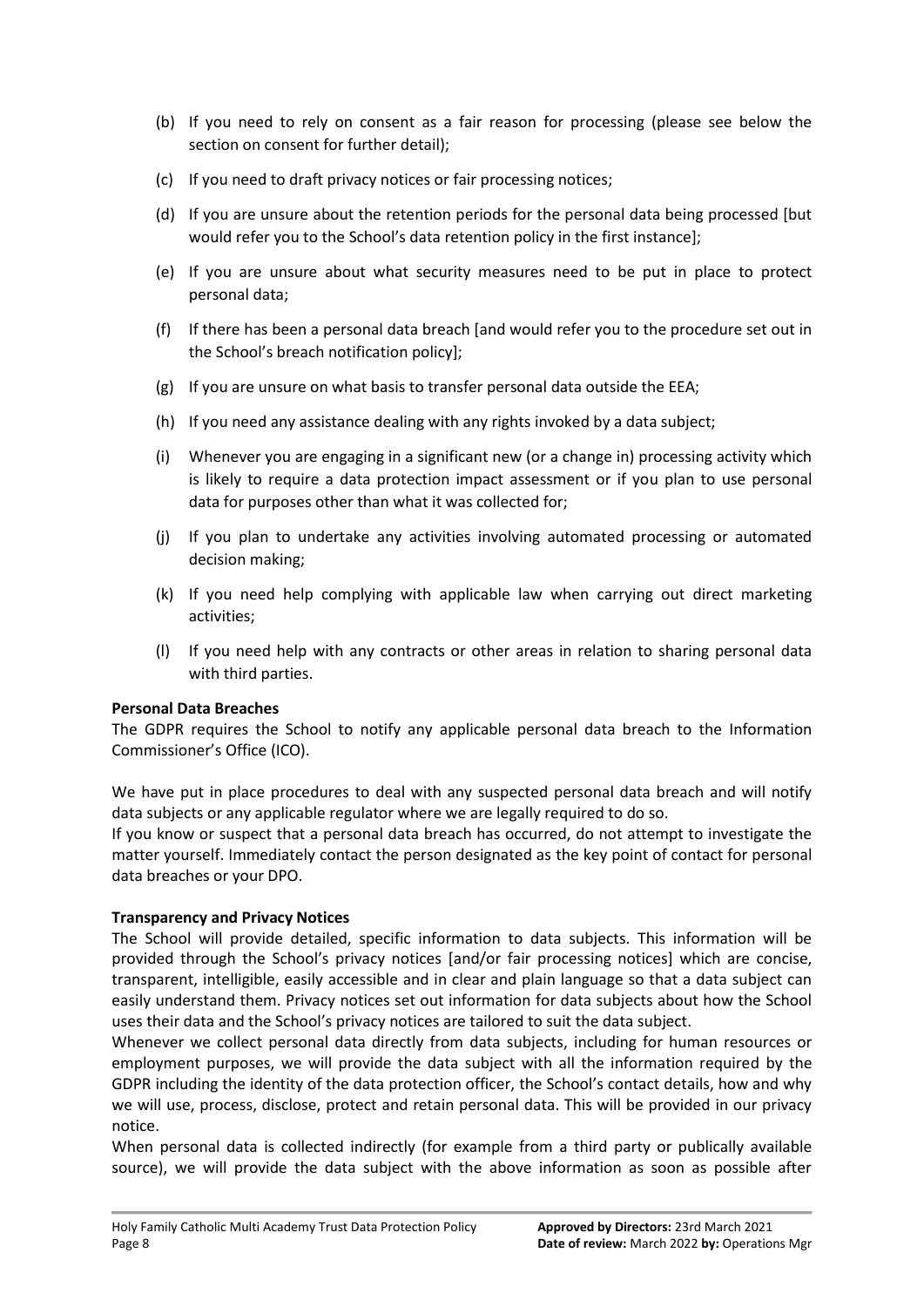receiving the data. The School will also confirm whether that third party has collected and processed data in accordance with the GDPR.

Notifications shall be in accordance with ICO guidance and, where relevant, be written in a form understandable by those defined as "children" under the GDPR.

## **Privacy By Design**

The Schools adopt a privacy by design approach to data protection to ensure that we adhere to data compliance and to implement technical and organisational measures in an effective manner.

Privacy by design is an approach that promotes privacy and data protection compliance from the start. To help us achieve this, the School takes into account the nature and purposes of the processing, any cost of implementation and any risks to rights and freedoms of data subjects when implementing data processes.

## **Data Protection Impact Assessments (DPIAs)**

In order to achieve a privacy by design approach, the School conducts DPIAs for any new technologies or programmes being used by the School which could affect the processing of personal data. In any event the School carries out DPIAs when required by the GDPR in the following circumstances: -

- For the use of new technologies (programs, systems or processes) or changing technologies;
- For the use of automated processing;
- For large scale processing of special category data;
- For large scale, systematic monitoring of a publicly accessible area (through the use of CCTV).

Our DPIAs contain: -

- A description of the processing, its purposes and any legitimate interests used;
- An assessment of the necessity and proportionality of the processing in relation to its purpose;
- An assessment of the risk to individuals; and
- The risk mitigation measures in place and demonstration of compliance.

### **Record Keeping**

The School is required to keep full and accurate records of our data processing activities. These records include: -

- The name and contact details of the School:
- The name and contact details of the Data Protection Officer;
- Descriptions of the types of personal data used;
- Description of the data subjects;
- Details of the School's processing activities and purposes;
- Details of any third party recipients of the personal data;
- Where personal data is stored;
- Retention periods; and
- Security measures in place.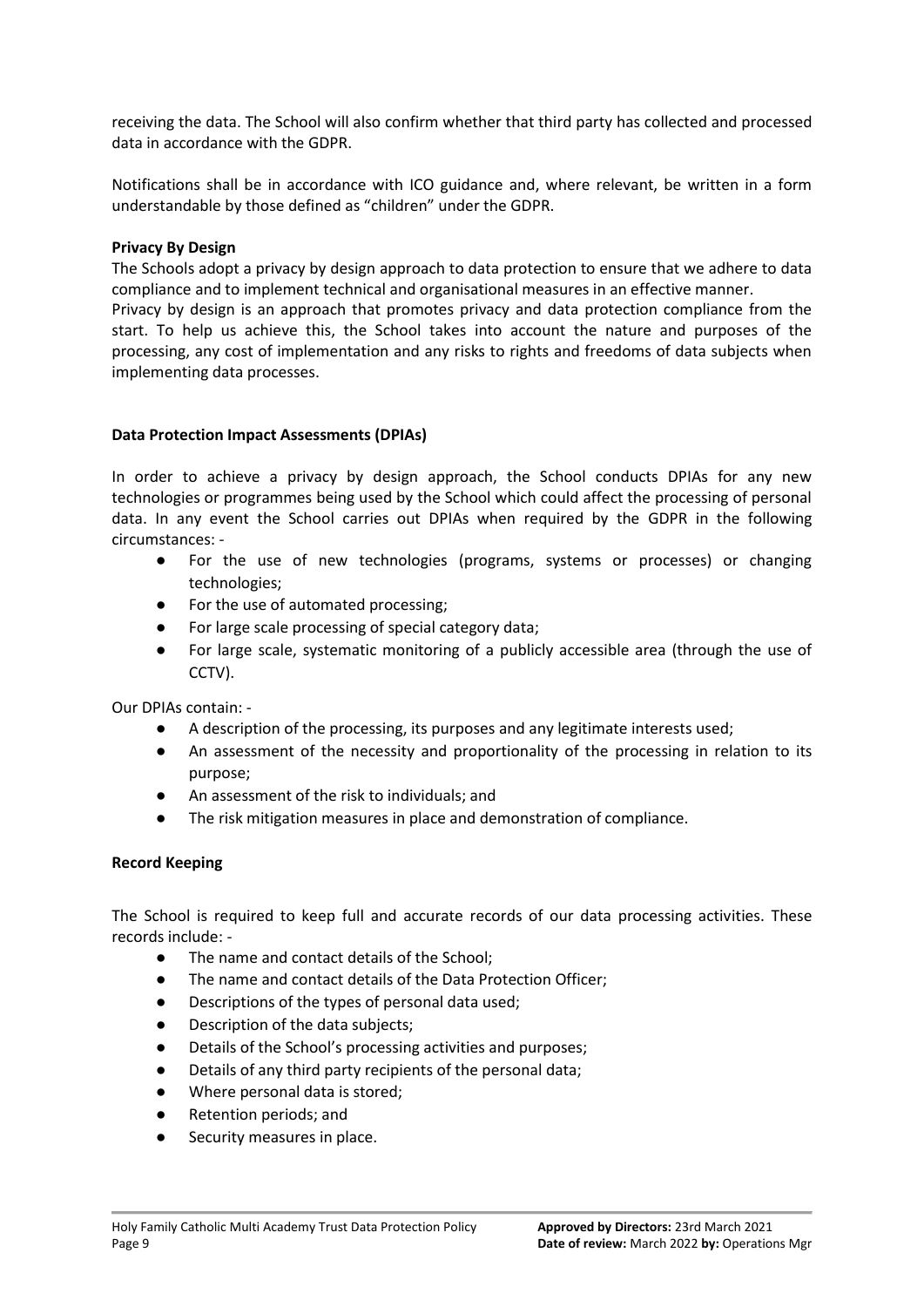# **Training**

The School will ensure all relevant personnel have undergone adequate training to enable them to comply with data privacy laws.

# **Audit**

The School [through its data protection officer] regularly test our data systems and processes in order to assess compliance. These are done through data audits which take place regularly in order to review use of personal data.

# **Related Policies**

Staff should refer to the following policies that are related to this data protection policy: -

- Child Protection and Safeguarding
- Freedom of Information
- Health and Safety Policy
- Privacy Policy
- MAT Pupil Privacy Notice
- MAT Workforce Privacy Notice
- Online Safety Policy
- SEND Policy
- Data Retention Policy

These policies are also designed to protect personal data and can be found on the individual school's website.

# **Monitoring**

We will monitor the effectiveness of this and all of our policies and procedures and conduct a full review and update as appropriate.

Our monitoring and review will include looking at how our policies and procedures are working in practice to reduce the risks posed to the School.

# **SECTION 5 - AUTOMATED PROCESSING AND AUTOMATED DECISION MAKING**

Generally automated decision making is prohibited when a decision has a legal or similar significant effect on an individual unless:

- (a) The data subject has given explicit consent;
- (b) The processing is authorised by law; or
- (c) The processing is necessary for the performance of or entering into a contract.

If certain types of sensitive data are being processed, then (b) or (c) above will not be allowed unless it is necessary for the substantial public interest (for example fraud prevention).

If a decision is to be based solely on automated processing, then data subjects must be informed of their right to object. This right will be explicitly brought to their attention and presented clearly and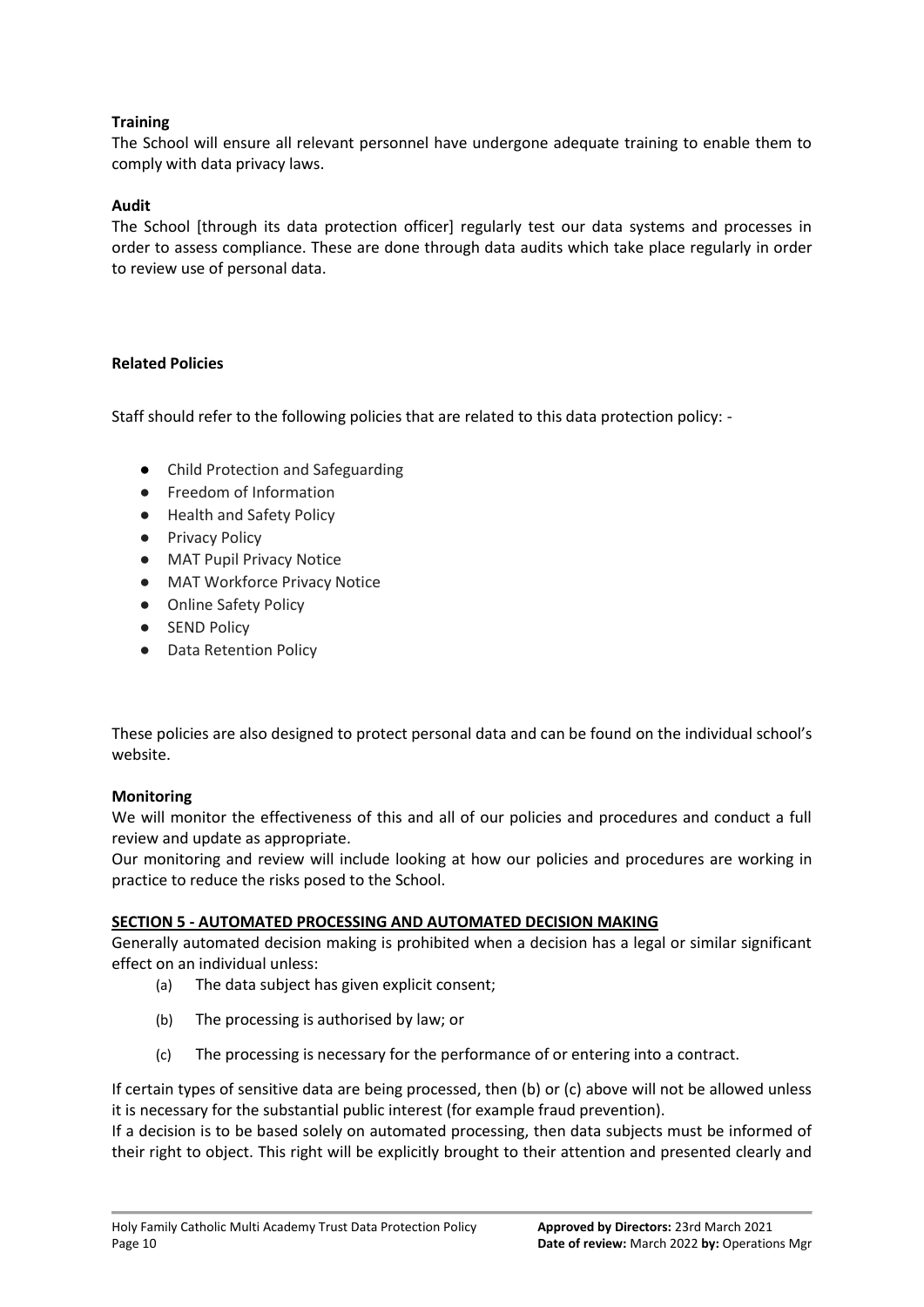separately from other information. Further, suitable measures must be put in place to safeguard the data subject's rights and freedoms and legitimate interests.

The School will also inform the data subject of the logic involved in the decision making or profiling, the significance and envisaged consequences and give the data subject the right to request human intervention, express their point of view or challenge the decision.

The School will carry out a data protection impact assessment before any automated processing or automated decision making activities are undertaken.

# **Appendix 1 – Subject Access Requests**

Under Data Protection Law, Data Subjects have a general right to find out whether the School holds or processes personal data about them, to access that data, and to be given supplementary information. This is known as the right of access, or the right to make a data subject access request (SAR). The purpose of the right is to enable the individual to be aware of, and verify, the lawfulness of the processing of personal data that the School is undertaking.

A Data Subject has the right to be informed by the School of the following: -

- (a) Confirmation that their data is being processed;
- (b) Access to their personal data;
- (c) A description of the information that is being processed;
- (d) The purpose for which the information is being processed;
- (e) The recipients/class of recipients to whom that information is or may be disclosed;
- (f) Details of the School's sources of information obtained;
- (g) In relation to any Personal Data processed for the purposes of evaluating matters in relation to the Data Subject that has constituted or is likely to constitute the sole basis for any decision significantly affecting him or her, to be informed of the logic of the Data Controller's decision making. Such data may include, but is not limited to, performance at work, creditworthiness, reliability and conduct; and
- (h) Other supplementary information.

# **How to recognise a subject access request?**

A data subject access request is a request from an individual (or from someone acting with the authority of an individual, e.g. a solicitor or a parent making a request in relation to information relating to their child):

- for confirmation as to whether the School process personal data about him or her and, if so
- for access to that personal data
- and/or certain other supplementary information

A valid SAR can be both in writing (by letter, email, WhatsApp text) or verbally (e.g. during a telephone conversation). The request may refer to the GDPR and/or to 'data protection' and/or to 'personal data' but does not need to do so in order to be a valid request. For example, a letter which states 'please provide me with a copy of information that the School holds about me' will be a data subject access request and should be treated as such.

A data subject is generally only entitled to access their own personal data, and not information relating to other people.

# **How to make a data subject access request?**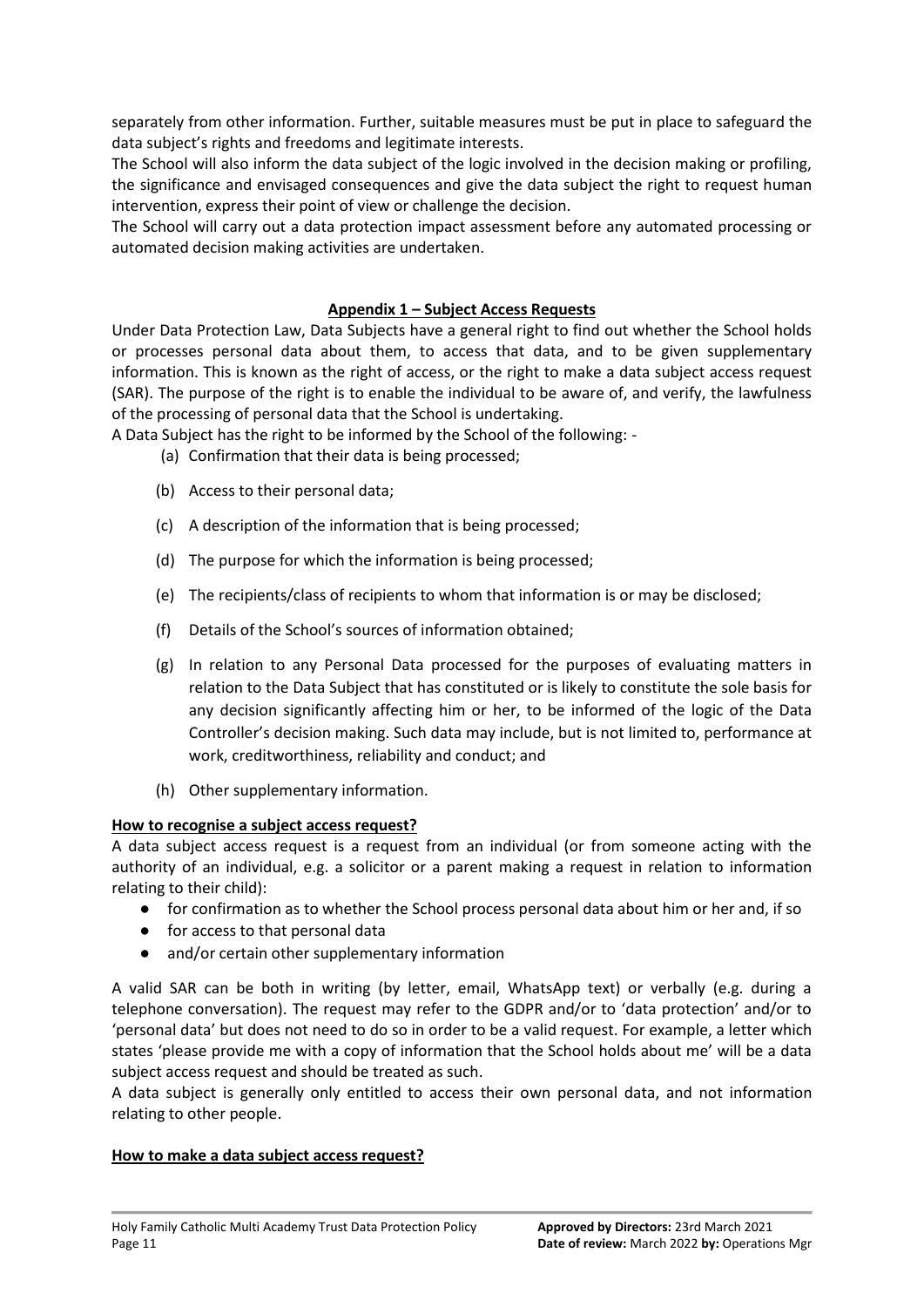Whilst there is no requirement to do so, we encourage any individuals who wish to make such a request to make the request in writing, detailing exactly the personal data being requested. This allows the School to easily recognise that you wish to make a data subject access request and the nature of your request. If the request is unclear/ vague we may be required to clarify the scope of the request which may in turn delay the start of the time period for dealing with the request.

# **What to do when you receive a data subject access request**

All data subject access requests should be immediately directed to the designated person at your school who should contact Judicium as DPO in order to assist with the request and what is required.

# **Acknowledging the request**

When receiving a SAR the School shall acknowledge the request as soon as possible and inform the requester about the statutory deadline (of one calendar month) to respond to the request. In addition to acknowledging the request, the School may ask for:

- proof of ID (if needed):
- further clarification about the requested information;
- if it is not clear where the information shall be sent, the School must clarify what address/email address to use when sending the requested information; and/or
- consent (if requesting third party data).

The School should work with their DPO in order to create the acknowledgment.

# **Verifying the identity of a requester or requesting clarification of the request**

Before responding to a SAR, the School will take reasonable steps to verify the identity of the person making the request. In the case of current employees, this will usually be straightforward. The School is entitled to request additional information from a requester in order to verify whether the requester is in fact who they say they are. Where the School has reasonable doubts as to the identity of the individual making the request, evidence of identity may be established by production of a passport, driving license, a recent utility bill with current address, birth/marriage certificate, credit card or a mortgage statement.

If an individual is requesting a large amount of data the School may ask the requester for more information for the purpose of clarifying the request, but the requester shall never be asked why the request has been made. The School shall let the requestor know as soon as possible where more information is needed before responding to the request.

In both cases, the period of responding begins when the additional information has been received. If the School does not receive this information, they will be unable to comply with the request.

# **Requests made by third parties or on behalf of children**

The school needs to be satisfied that the third party making the request is entitled to act on behalf of the individual, but it is the third party's responsibility to provide evidence of this entitlement. This might be a written authority to make the request or it might be a more general power of attorney. The School may also require proof of identity in certain circumstances.

When requests are made on behalf of children, it is important to note that even if a child is too young to understand the implications of subject access rights, it is still the right of the child, rather than of anyone else such as a parent or guardian, to have access to the child's personal data. Before responding to a SAR for information held about a child, the School should consider whether the child is mature enough to understand their rights. If the school is confident that the child can understand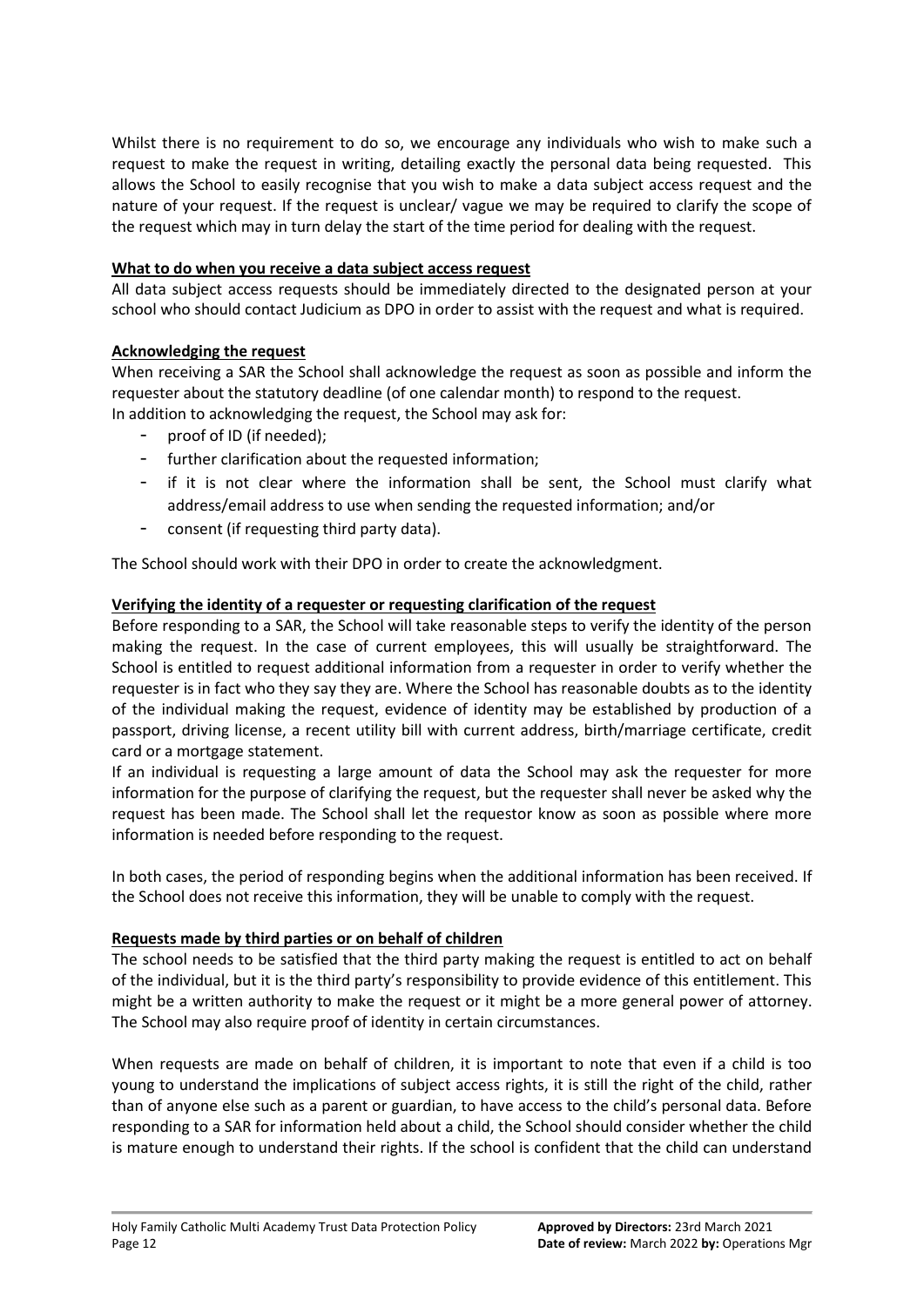their rights, then the School should usually respond directly to the child or seek their consent before releasing their information.

It shall be assessed if the child is able to understand (in broad terms) what it means to make a subject access request and how to interpret the information they receive as a result of doing so. When considering borderline cases, it should be taken into account, among other things:

- the child's level of maturity and their ability to make decisions like this;
- the nature of the personal data;
- any court orders relating to parental access or responsibility that may apply;
- any duty of confidence owed to the child or young person;
- any consequences of allowing those with parental responsibility access to the child's or young person's information. This is particularly important if there have been allegations of abuse or ill treatment;
- any detriment to the child or young person if individuals with parental responsibility cannot access this information; and
- any views the child or young person has on whether their parents should have access to information about them.

Generally, a person aged 12 years or over is presumed to be of sufficient age and maturity to be able to exercise their right of access, unless the contrary is shown. In relation to a child 12 years of age or older, then provided that the School is confident that they understand their rights, and there is no reason to believe that the child does not have the capacity to make a request on their own behalf, the School will require the written authorisation of the child before responding to the requester, or provide the personal data directly to the child.

The School may also refuse to provide information to parents if there are consequences of allowing access to the child's information – for example if it is likely to cause detriment to the child.

# **Fee for responding to a SAR**

The School will usually deal with a SAR free of charge. Where a request is considered to be manifestly unfounded or excessive, a fee to cover administrative costs may be requested.

# **Time Period for Responding to a SAR**

The School has one calendar month to respond to a SAR. This will run from the day that the request was received or from the day when any additional identification or other information requested is received, or payment of any required fee has been received.

The period for response may be extended by a further two calendar months in relation to complex requests. What constitutes a complex request will depend on the particular nature of the request. The DPO must always be consulted in determining whether a request is sufficiently complex as to extend the response period.

Where a request is considered to be sufficiently complex as to require an extension of the period for response, the School will need to notify the requester within one calendar month of receiving the request, together with reasons as to why this extension is considered necessary.

### **School closure periods**

Requests received during or just before school closure periods may not be able to be responded to within the one calendar month response period. This is because the School will be closed. As a result, it is unlikely that your request will be able to be dealt with during this time. We may not be able to acknowledge your request during this time (i.e. until a time when we receive the request),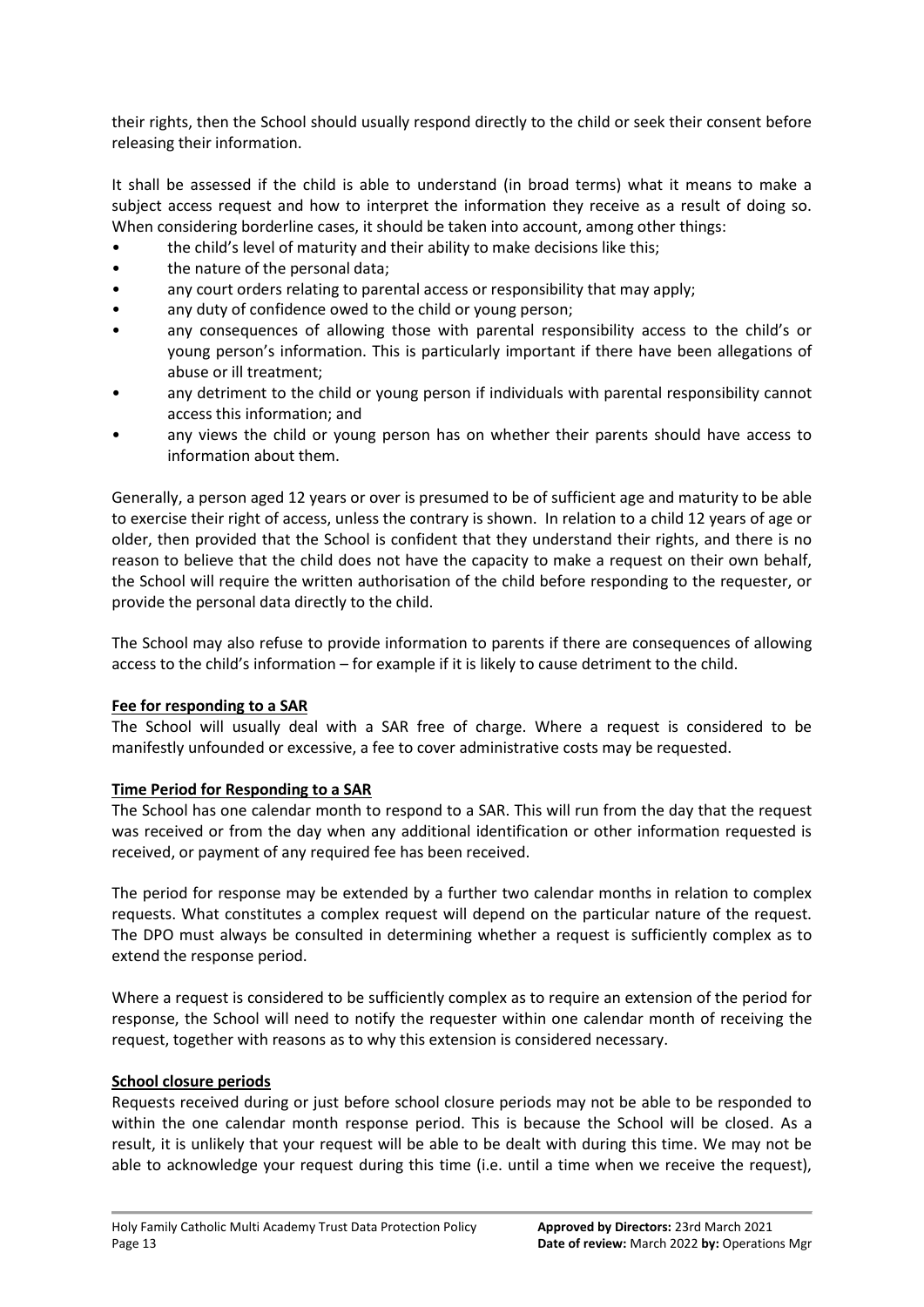however, if we can acknowledge the request we may still not be able to deal with it until the School re-opens. The School will endeavour to comply with requests as soon as possible and will keep in communication with you as far as possible. If your request is urgent, please provide your request during term times and not during/close to closure periods.

# **Information to be provided in response to a request**

The individual is entitled to receive access to the personal data we process about him or her.

The information should be provided in a way that is concise, transparent, easy to understand and easy to access using clear and plain language, with any technical terms, abbreviations or codes explained. The response shall be given in writing if the SAR was made in writing in a commonly-used electronic format.

The information that the School are required to supply in response to a SAR must be supplied by reference to the data in question at the time the request was received. However, as the School have one month in which to respond the School is allowed to take into account any amendment or deletion made to the personal data between the time the request is received and the time the personal data is supplied if such amendment or deletion would have been made regardless of the receipt of the SAR.

The School is therefore allowed to carry out regular housekeeping activities even if this means deleting or amending personal data after the receipt of a SAR. The School is not allowed to amend or delete data to avoid supplying the data.

# **How to locate information**

The personal data the School needs to provide in response to a data subject access request may be located in several of the electronic and manual filing systems. This is why it is important to identify at the outset the type of information requested so that the search can be focused.

# **Protection of third parties -exemptions to the right of subject access**

There are circumstances where information can be withheld pursuant to a SAR. These specific exemptions and requests should be considered on a case by case basis.

The School will consider whether it is possible to redact information so that this does not identify those third parties. If their data cannot be redacted (for example, after redaction it is still obvious who the data relates to) then the School do not have to disclose personal data to the extent that doing so would involve disclosing information relating to another individual (including information identifying the other individual as the source of information) who can be identified from the information unless:

- the other individual has consented to the disclosure; or
- it is reasonable to comply with the request without that individual's consent.

In determining whether it is reasonable to disclose the information without the individual's consent, all of the relevant circumstances will be taken into account, including:

- the type of information that they would disclose;
- any duty of confidentiality they owe to the other individual;
- any steps taken to seek consent from the other individual;
- whether the other individual is capable of giving consent; and
- any express refusal of consent by the other individual.

It needs to be decided whether it is appropriate to disclose the information in each case. This decision will involve balancing the data subject's right of access against the other individual's rights. If the other person consents to the school disclosing the information about them, then it would be unreasonable not to do so. However, if there is no such consent, the school must decide whether to disclose the information anyway. If there are any concerns in this regard then the DPO should be consulted.